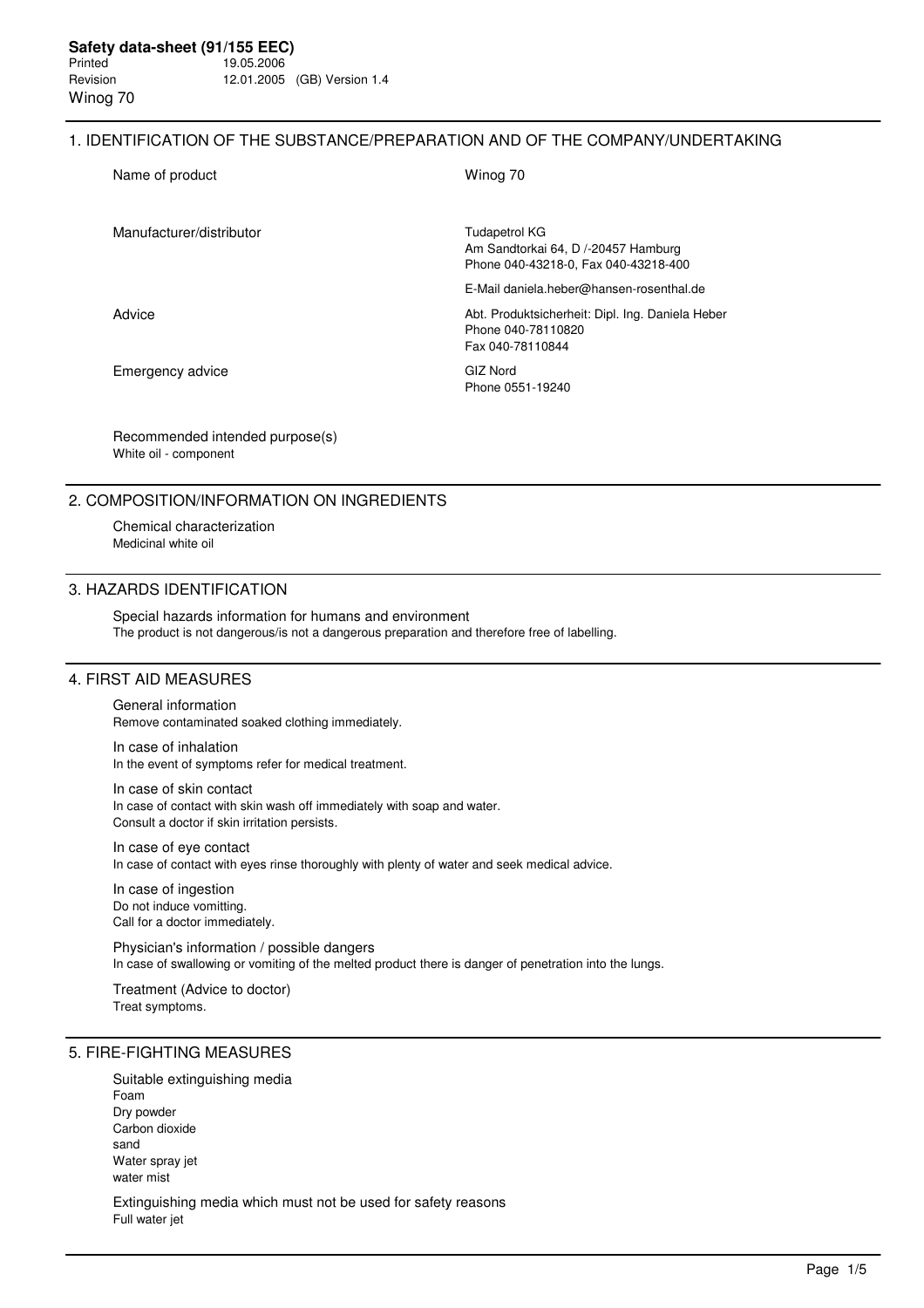Special exposure hazards arising from the substance or preparation itself, combustion products, resulting gases Soot and other organic products. Nitrogen oxides (NOx) Carbon monoxide (CO) Sulphur dioxide (SO2) Special protective equipment for fire-fighters

Use breathing apparatus with independent air supply ( isolated ).

#### Additional information

Cool endangered containers with water spray jet.

### 6. ACCIDENTAL RELEASE MEASURES

#### Personal precautions

Use breathing apparatus if exposed to vapours/aerosol with filter Typ A2, A2/P2 or ABEK. Use personal protective clothing.

Environmental precautions

Do not discharge into the drains/surface waters/groundwater. Prevent spread over a wide area (e.g. by containment or oil barriers). Do not discharge into the subsoil/soil.

#### Methods for cleaning up

Danger of slippering in case of leaking product. Take up with absorbent material (e.g. oil binder). After taking up the material dispose according to regulation.

### 7. HANDLING AND STORAGE

Advice on safe handling Avoid formation of oil dust.

Advice on protection against fire and explosion Do not smoke.

Requirements for storage rooms and vessels Only use containers that are approved specifically for the substance/product.

Advice on storage compatibility Do not store together with oxidizing agents.

Further information on storage conditions To be store under control of light and temperature conditions.

Storage group 10 Fire class B

## 8. EXPOSURE CONTROLS/PERSONAL PROTECTION

| CAS-No.                | Ingredients with occupational exposure limits to be monitored<br>Name                                                                 | Code       | $\left[\frac{mg}{m^3}\right]$ | $\lceil \mathsf{ml}/\mathsf{m}^3 \rceil$ | Remark |
|------------------------|---------------------------------------------------------------------------------------------------------------------------------------|------------|-------------------------------|------------------------------------------|--------|
|                        | oil mist                                                                                                                              | <b>TWA</b> | 5                             |                                          | 5 h    |
| Additional advice      | USA (ACGIH recommended) : TLV value for oil mist: 5 mg/m3.                                                                            |            |                               |                                          |        |
| Respiratory protection | Respiratory equipment in case of nebulosity or aerosol: Use a mask with a filter type A2, A2/P2 or ABEK.                              |            |                               |                                          |        |
| Hand protection        | Use safety gloves of following materials:: NBR (nitrile) / neopren / viton (permeationslevel 5 - 6), Cat. II according to norm EN 388 |            |                               |                                          |        |
| Eye protection         | safety goggles with side protection, in case of increased risk add protective face shield                                             |            |                               |                                          |        |
| Skin protection        | Oil-resistant and hardly inflammable protective clothing.                                                                             |            |                               |                                          |        |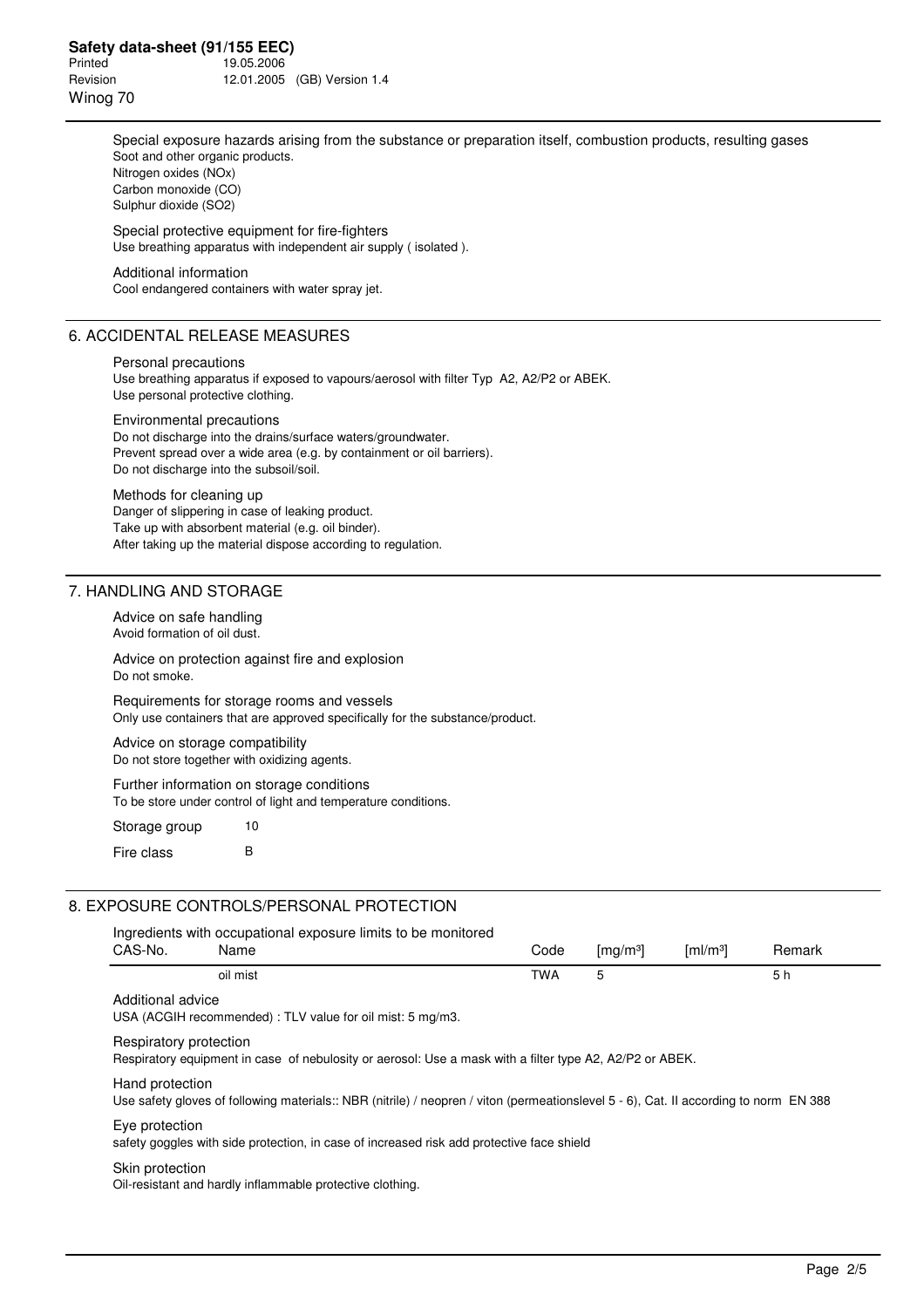General protective measures Do not inhale vapours. Avoid contact with eyes and skin It is recommended to use safety clothing, safety gloves and safety googles/safe screen. Hygiene measures Clean skin thoroughly after working. Cloths contaminated with product should not be kept in trouser pockets. At work do not eat, drink, smoke or take drugs. Keep away from food and drink.

### 9. PHYSICAL AND CHEMICAL PROPERTIES

| Form<br>liquid                                         |                | Colour<br>colourless, clear |    | Odour<br>mild       |           |
|--------------------------------------------------------|----------------|-----------------------------|----|---------------------|-----------|
| Important health, safety and environmental information | Value          | Temperature                 | at | Method              | Remark    |
| Changes in physical<br>state gas                       | ca. -9 °C      |                             |    | <b>DIN/ISO 3016</b> |           |
| Flash point                                            | ca. 266 °C     |                             |    | <b>DIN ISO 2592</b> |           |
| Lower explosion limit                                  | ca. 0,45 Vol-% |                             |    |                     |           |
| Upper explosion limit                                  | ca. 4.5 Vol-%  |                             |    |                     |           |
| Vapour pressure                                        | $< 0.1$ hPa    | 20 ℃                        |    | calculated          |           |
| Density                                                | ca. 0,867 g/ml | 15 °C                       |    | <b>DIN 51757</b>    |           |
| Solubility in water                                    |                |                             |    |                     | insoluble |
| Viscosity 1 kinematic                                  | ca. 70 mm2/s   | 40 °C                       |    | <b>DIN 51562</b>    |           |

Additional information Purity correspond Ph. Eur., latest Edition. The data are subject to usual tolerances.

# 10. STABILITY AND REACTIVITY

Conditions to avoid No hazardous reactions known.

Materials to avoid Reactions with strong oxidising agents.

Hazardous decomposition products No hazardous decomposition products known.

# 11. TOXICOLOGICAL INFORMATION

### Acute toxicity/Irritability/Sensitization

|                    | Value/Validation | <b>Species</b> | Method | Remark |
|--------------------|------------------|----------------|--------|--------|
| LD 50 acute oral   | $> 5000$ mg/kg   | rat            |        |        |
| LD 50 acute dermal | $>$ 3000 mg/kg   | rabbit         |        |        |
| Irritability skin  | non-irritant     |                |        |        |
| Irritability eye   | non-irritant     |                |        |        |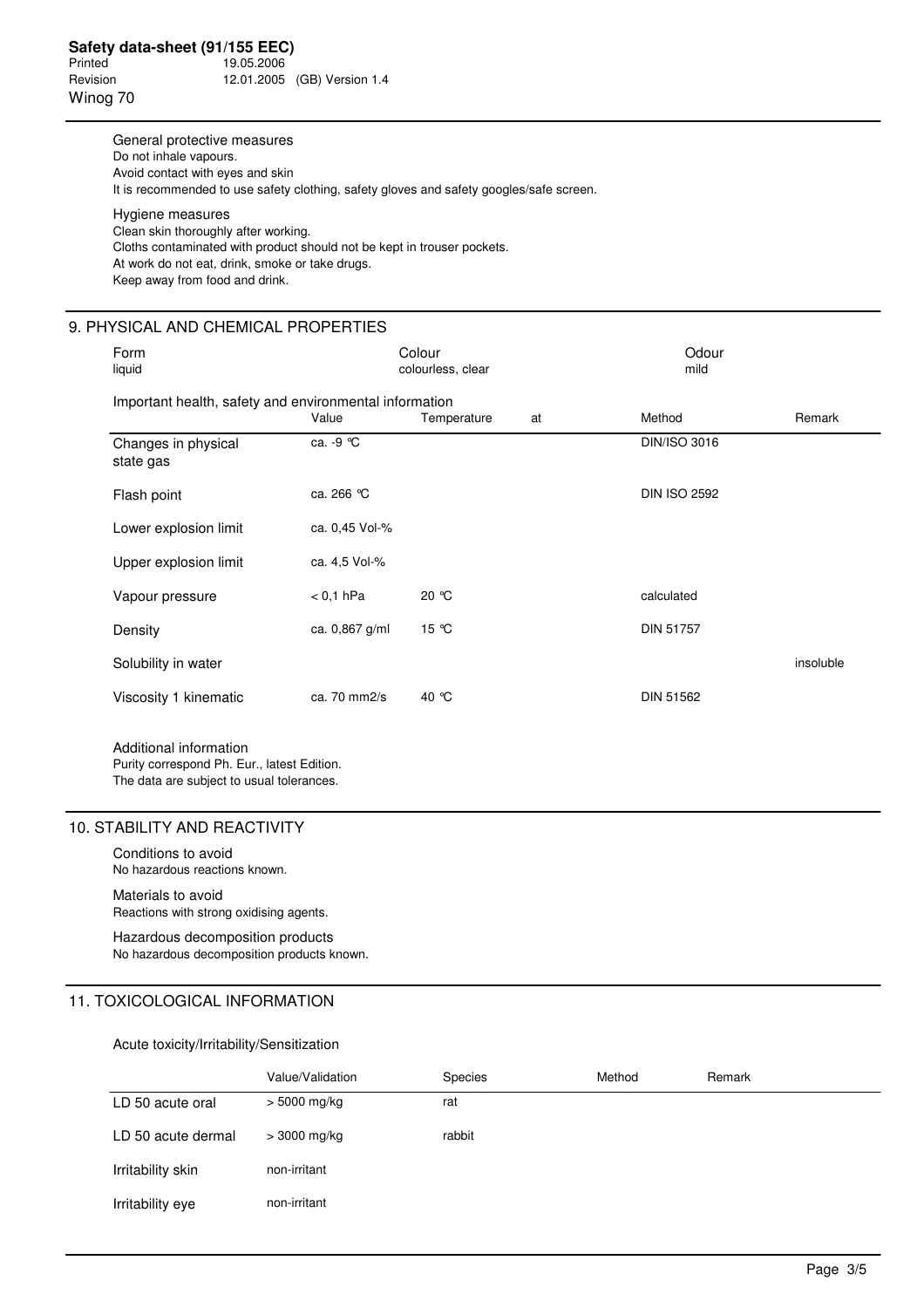|                                                                                                                                                                                                                                                                                                                          | Value/Validation                                                                                                                                                             | <b>Species</b>                                 | Method                                                          | Remark                                                                                                           |  |  |
|--------------------------------------------------------------------------------------------------------------------------------------------------------------------------------------------------------------------------------------------------------------------------------------------------------------------------|------------------------------------------------------------------------------------------------------------------------------------------------------------------------------|------------------------------------------------|-----------------------------------------------------------------|------------------------------------------------------------------------------------------------------------------|--|--|
| Sensitization skin                                                                                                                                                                                                                                                                                                       | non-sensitising                                                                                                                                                              |                                                |                                                                 |                                                                                                                  |  |  |
| Sensitization<br>respiratory system                                                                                                                                                                                                                                                                                      | non-sensitising                                                                                                                                                              |                                                |                                                                 |                                                                                                                  |  |  |
| Experiences made from practice                                                                                                                                                                                                                                                                                           | Inhalation of thermic decomposition products such as vapour, mist or smoke can affect health.<br>Frequent contact specially if dried out may cause skin and eye irritations. |                                                |                                                                 |                                                                                                                  |  |  |
| Additional information<br>known for this product.                                                                                                                                                                                                                                                                        | In case of appropriate handling and consideration of the usual precautions for th use of mineral oils no particular dangers are                                              |                                                |                                                                 |                                                                                                                  |  |  |
| 12. ECOLOGICAL INFORMATION                                                                                                                                                                                                                                                                                               |                                                                                                                                                                              |                                                |                                                                 |                                                                                                                  |  |  |
|                                                                                                                                                                                                                                                                                                                          | Data on elimination (persistence and degradability)<br>Elimination rate                                                                                                      | Method of analysis                             | Method                                                          | Validation                                                                                                       |  |  |
| Physico-chemical<br>degradability                                                                                                                                                                                                                                                                                        | mechanical separation.                                                                                                                                                       |                                                |                                                                 | The product is slightly soluble in water. It can be largely eliminated from the water by abiotic processes, e.g. |  |  |
| Biological<br>degradability                                                                                                                                                                                                                                                                                              |                                                                                                                                                                              |                                                |                                                                 | not readily degradable                                                                                           |  |  |
| General regulation                                                                                                                                                                                                                                                                                                       | Do not discharge product unmonitored into the environment.                                                                                                                   |                                                |                                                                 |                                                                                                                  |  |  |
| 13. DISPOSAL CONSIDERATIONS                                                                                                                                                                                                                                                                                              |                                                                                                                                                                              |                                                |                                                                 |                                                                                                                  |  |  |
| Waste code No.<br>13 02 05*                                                                                                                                                                                                                                                                                              |                                                                                                                                                                              | Name of waste                                  | mineral-based non-chlorinated engine, gear and lubricating oils |                                                                                                                  |  |  |
| Wastes marked with an asterisk are considered to be hazardous waste pursuant to Directive 91/689/EEC on hazardous waste.                                                                                                                                                                                                 |                                                                                                                                                                              |                                                |                                                                 |                                                                                                                  |  |  |
| Recommendations for the product<br>The disposal code is just a recommendation. Contact your local experts to obtain information about use or disposal of the<br>material involved.<br>The indication about disposal refers to the product and its residues. If the product is mixed with other materials or preparations |                                                                                                                                                                              |                                                |                                                                 |                                                                                                                  |  |  |
| an individual evaluation should be necessary.                                                                                                                                                                                                                                                                            |                                                                                                                                                                              |                                                |                                                                 |                                                                                                                  |  |  |
| Recommendations for packaging                                                                                                                                                                                                                                                                                            | Contaminated packaging should be emptied as far as possible and after appropiate cleaning may be taken for reuse.                                                            |                                                |                                                                 |                                                                                                                  |  |  |
| <b>14. TRANSPORT INFORMATION</b>                                                                                                                                                                                                                                                                                         |                                                                                                                                                                              |                                                |                                                                 |                                                                                                                  |  |  |
| Land and inland navigation transport ADR/RID                                                                                                                                                                                                                                                                             |                                                                                                                                                                              |                                                |                                                                 |                                                                                                                  |  |  |
|                                                                                                                                                                                                                                                                                                                          | No hazardous material as defined by the prescriptions.                                                                                                                       |                                                |                                                                 |                                                                                                                  |  |  |
| ! 15. REGULATORY INFORMATION                                                                                                                                                                                                                                                                                             |                                                                                                                                                                              |                                                |                                                                 |                                                                                                                  |  |  |
| Remarks for classification<br>substances.                                                                                                                                                                                                                                                                                | The product does not require a hazard warning label in accordance with EC directives/German regulations on dangerous                                                         |                                                |                                                                 |                                                                                                                  |  |  |
| National regulations                                                                                                                                                                                                                                                                                                     |                                                                                                                                                                              |                                                |                                                                 |                                                                                                                  |  |  |
| Decree for case of interference/<br>remarks                                                                                                                                                                                                                                                                              |                                                                                                                                                                              | Accident regulation, appendix I: not specified |                                                                 |                                                                                                                  |  |  |

! German TA LUFT remarks 5.2.5. Organische Stoffe